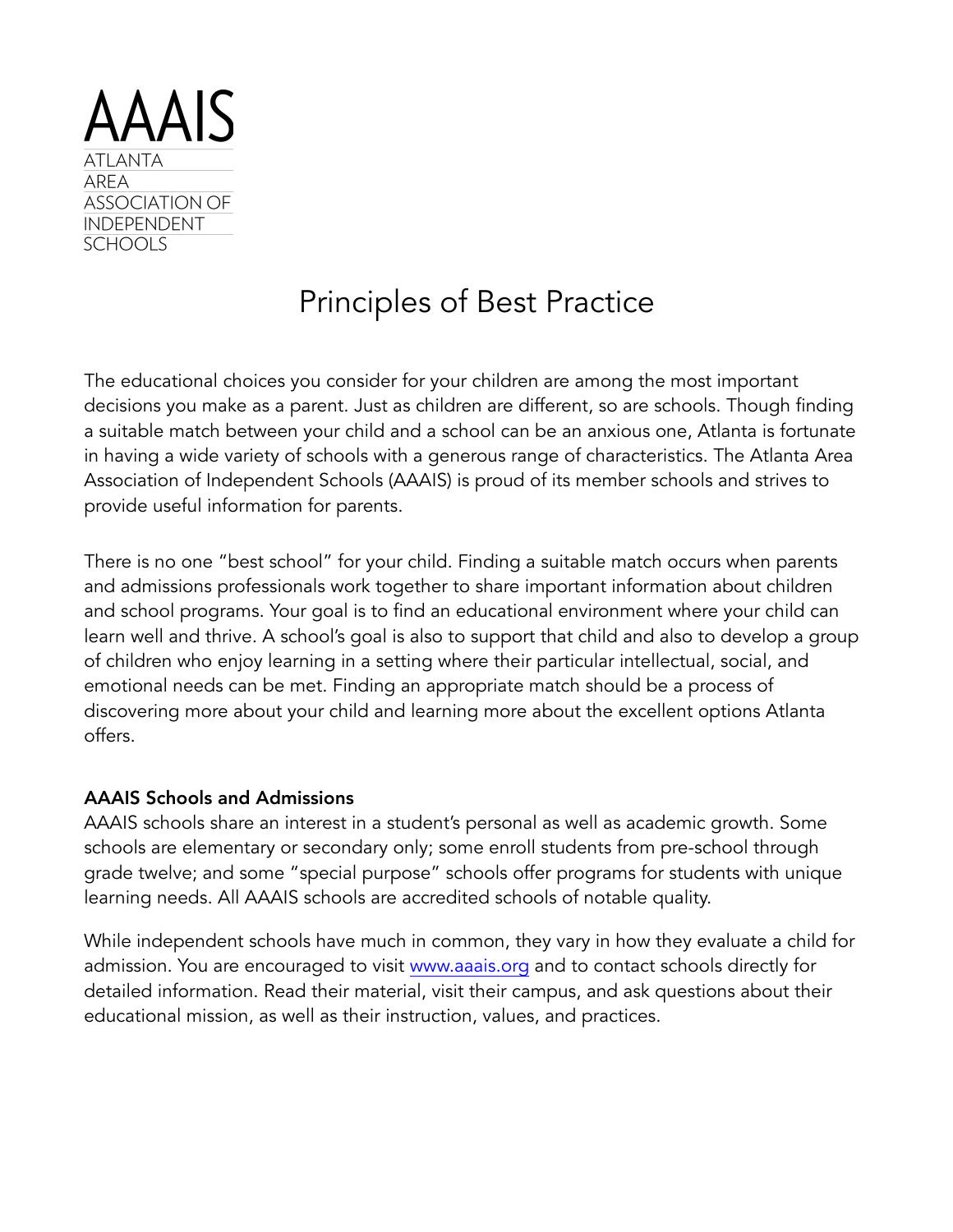The Principles of Best Practice that follow reflect the ethical and professional guidelines expected of everyone in the school community: administrators, trustees, faculty, parents, and alumni who serve as the constituency of the AAAIS school. Understanding and adhering to these Principles help ensure professional admission procedures and ethics for both families and schools.

## Nondiscrimination & Individual Respect

AAAIS adheres to the same high standard of nondiscrimination which is a Principle of Good Practice of the National Association of Independent Schools (NAIS): "The school adheres to local, state, and federal laws and regulations that require nondiscriminatory practice in the administration of admission policies." Another NAIS principle affirmed by AAAIS states: "The school respects and affirms the dignity and worth of each individual in the admission process."

## Student Recruitment Practices

Each school seeks those students who meet its particular mission and admission criteria. Further, school employees and their representatives – e.g., current parents, benefactors, trustees, etc. – should:

- Communicate the school's mission and admission criteria through objective advertisements, recruitment materials, open houses, interviews, etc.
- Speak accurately, comprehensively, and proudly about their own school, but refrain from alleging weaknesses or problems in other schools.
- Avoid using undue influence in recruiting students.
- Refrain from asking applicants or their parents to designate a certain school as their first choice, which applies undue pressure on families.

## Visitation & Preliminary Discussions

AAAIS recognizes the rights of currently enrolled students or parents to visit and consider other schools without notifying the present school. Initial inquiries should be made to the potential new school's Director of Admission.

## Communication of Admissions Policies

A school's Director of Admission is responsible, in conjunction with the Head of School, for establishing admissions policies to its constituents (trustees, administrators, staff, faculty, parents, alumni, and friends of the school) and for making clear to all applicants details of the admissions procedure, dates, and related costs of applying to and attending the school.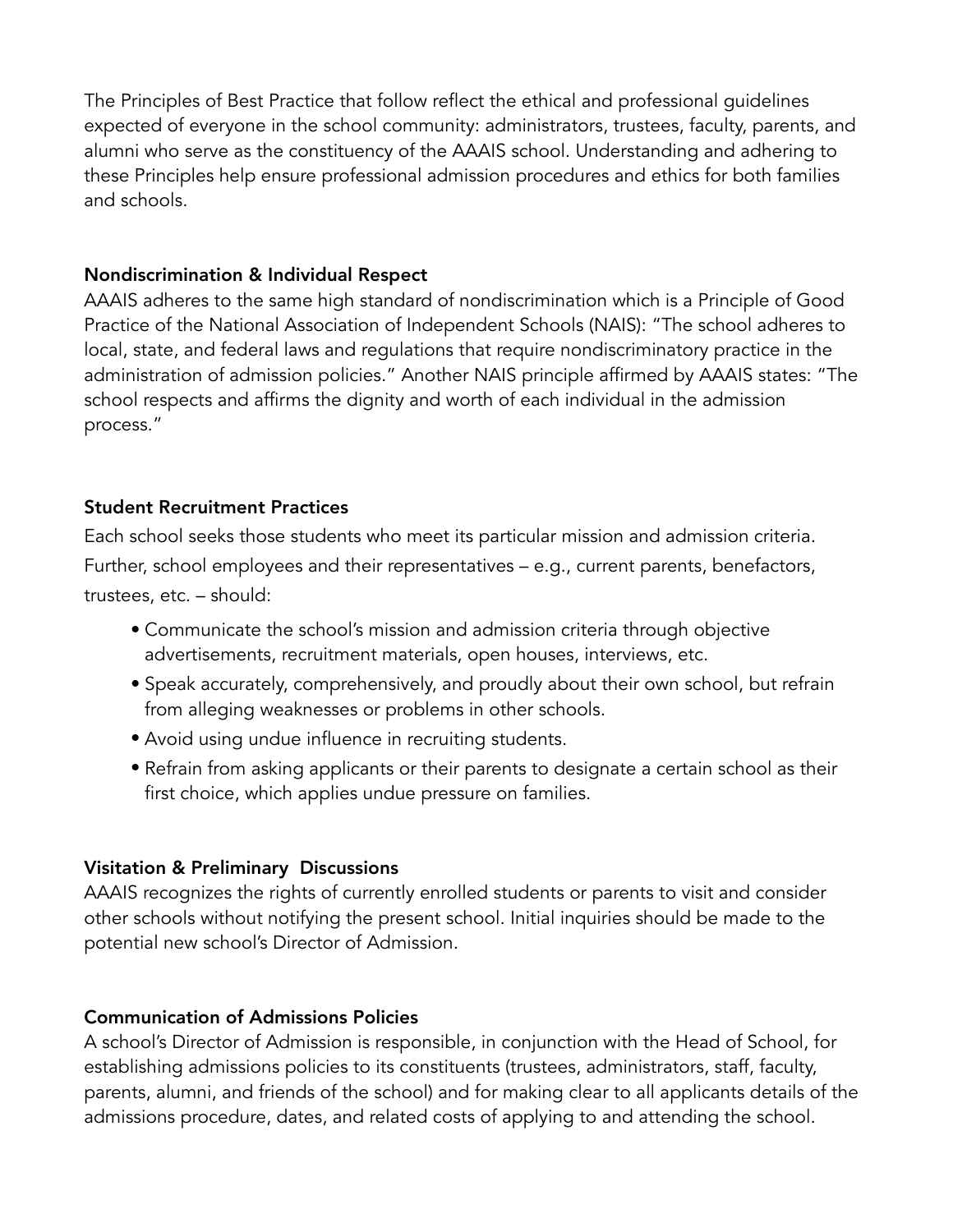# Financial Aid Policies

Each candidate for admission will be required to give adequate documentation of family financial resources in order to be considered for financial aid. All financial awards are based only on need. AAAIS schools prohibit the use of scholarships for academic, athletic, or artistic merit or talent as recruitment tools. Financial aid applicants will be notified in writing no sooner than the time of parent notification of admission status. Financial aid applications are confidential.

# The Submission of Information

The applicant and his/her family will:

- Provide truthful and complete information regarding academic performance, conduct, and reasons for leaving another school.
- Agree to notify the school of significant changes that occur in academic and conduct performance after the application has been submitted and/or after the applicant has been accepted.

The school reserves the right to revoke the applicant's acceptance if inaccurate information is given or information is omitted.

# Transcripts & Confidentiality

AAAIS schools will:

- Upon written request and as promptly as possible, send a transcript (or its equivalent) and other pertinent information to another school to which a student has applied.
- Require an official transcript (or its equivalent) from the student's present school, unless the student's immediate needs dictate otherwise.
- Take all responsible and lawful measure to maintain the confidentiality of reports and information exchanged among schools concerning students and parents.

# Personal References

Schools and their representatives (as described above) will adhere to these Principles of Best Practice by not exerting undue influence on the Director of Admission or an admission committee or by implying their influence to candidates. Any recommendations should be based on actual knowledge of the student's academic achievement, potential, or character.